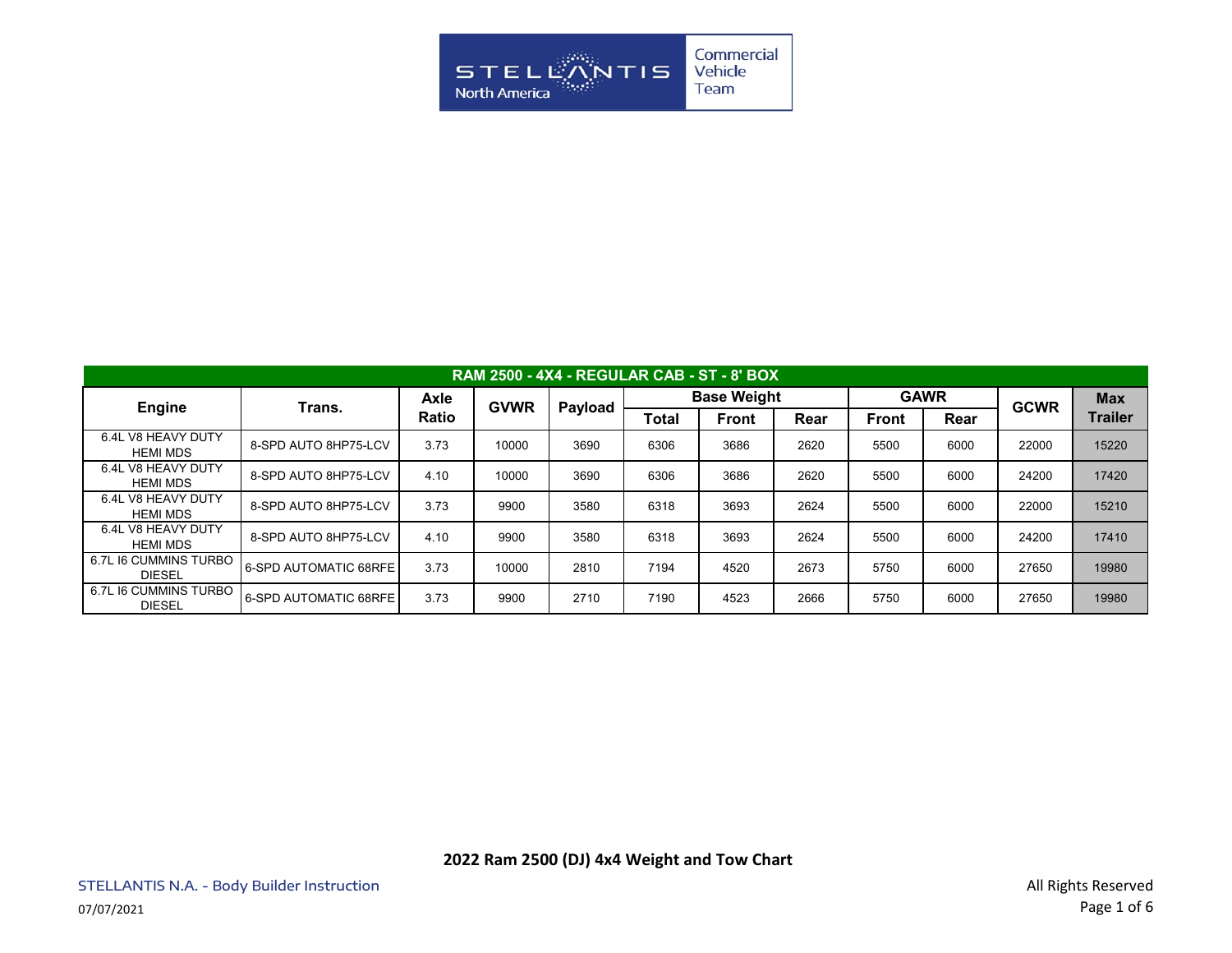

| <b>RAM 2500 - 4X4 - MEGA CAB - SLT - 6'4" RAMBOX</b> |                       |       |             |         |       |                    |      |              |             |             |                |  |  |
|------------------------------------------------------|-----------------------|-------|-------------|---------|-------|--------------------|------|--------------|-------------|-------------|----------------|--|--|
| <b>Engine</b>                                        | Trans.                | Axle  | <b>GVWR</b> | Payload |       | <b>Base Weight</b> |      |              | <b>GAWR</b> | <b>GCWR</b> | <b>Max</b>     |  |  |
|                                                      |                       | Ratio |             |         | Total | <b>Front</b>       | Rear | <b>Front</b> | Rear        |             | <b>Trailer</b> |  |  |
| 6.4L V8 HEAVY DUTY<br><b>HEMI MDS</b>                | 8-SPD AUTO 8HP75-LCV  | 3.73  | 10000       | 2810    | 7191  | 4073               | 3117 | 5500         | 6390        | 22000       | 14340          |  |  |
| 6.4L V8 HEAVY DUTY<br><b>HEMI MDS</b>                | 8-SPD AUTO 8HP75-LCV  | 4.10  | 10000       | 2810    | 7191  | 4073               | 3117 | 5500         | 6390        | 24200       | 16530          |  |  |
| 6.4L V8 HEAVY DUTY<br><b>HEMI MDS</b>                | 8-SPD AUTO 8HP75-LCV  | 3.73  | 9900        | 2710    | 7191  | 4073               | 3117 | 5500         | 6390        | 22000       | 14340          |  |  |
| 6.4L V8 HEAVY DUTY<br><b>HEMI MDS</b>                | 8-SPD AUTO 8HP75-LCV  | 4.10  | 9900        | 2710    | 7191  | 4073               | 3117 | 5500         | 6390        | 24200       | 16530          |  |  |
| 6.7L I6 CUMMINS TURBO<br><b>DIESEL</b>               | 6-SPD AUTOMATIC 68RFE | 3.73  | 10000       | 1920    | 8076  | 4897               | 3179 | 6000         | 6040        | 24240       | 14480          |  |  |
| 6.7L I6 CUMMINS TURBO<br><b>DIESEL</b>               | 6-SPD AUTOMATIC 68RFE | 3.73  | 9900        | 1820    | 8076  | 4897               | 3179 | 6000         | 6040        | 24240       | 13480          |  |  |

| RAM 2500 - 4X4 - MEGA CAB - SLT - 6'4" STANDARD BOX |                       |              |             |         |       |                    |      |              |      |             |            |  |  |
|-----------------------------------------------------|-----------------------|--------------|-------------|---------|-------|--------------------|------|--------------|------|-------------|------------|--|--|
| <b>Engine</b>                                       | Trans.                | Axle         | <b>GVWR</b> |         |       | <b>Base Weight</b> |      | <b>GAWR</b>  |      | <b>GCWR</b> | <b>Max</b> |  |  |
|                                                     |                       | <b>Ratio</b> |             | Payload | Total | <b>Front</b>       | Rear | <b>Front</b> | Rear |             | Trailer    |  |  |
| 6.4L V8 HEAVY DUTY<br><b>HEMI MDS</b>               | 8-SPD AUTO 8HP75-LCV  | 3.73         | 10000       | 2940    | 7061  | 4061               | 3000 | 5500         | 6390 | 22000       | 14470      |  |  |
| 6.4L V8 HEAVY DUTY<br><b>HEMI MDS</b>               | 8-SPD AUTO 8HP75-LCV  | 4.10         | 10000       | 2940    | 7061  | 4061               | 3000 | 5500         | 6390 | 24200       | 16660      |  |  |
| 6.4L V8 HEAVY DUTY<br><b>HEMI MDS</b>               | 8-SPD AUTO 8HP75-LCV  | 3.73         | 9900        | 2840    | 7061  | 4061               | 3000 | 5500         | 6390 | 22000       | 14470      |  |  |
| 6.4L V8 HEAVY DUTY<br><b>HEMI MDS</b>               | 8-SPD AUTO 8HP75-LCV  | 4.10         | 9900        | 2840    | 7061  | 4061               | 3000 | 5500         | 6390 | 24200       | 16660      |  |  |
| 6.7L I6 CUMMINS TURBO<br><b>DIESEL</b>              | 6-SPD AUTOMATIC 68RFE | 3.73         | 10000       | 2040    | 7963  | 4907               | 3055 | 6000         | 6040 | 24240       | 15620      |  |  |
| 6.7L I6 CUMMINS TURBO<br><b>DIESEL</b>              | 6-SPD AUTOMATIC 68RFE | 3.73         | 9900        | 1940    | 7963  | 4907               | 3055 | 6000         | 6040 | 24240       | 14620      |  |  |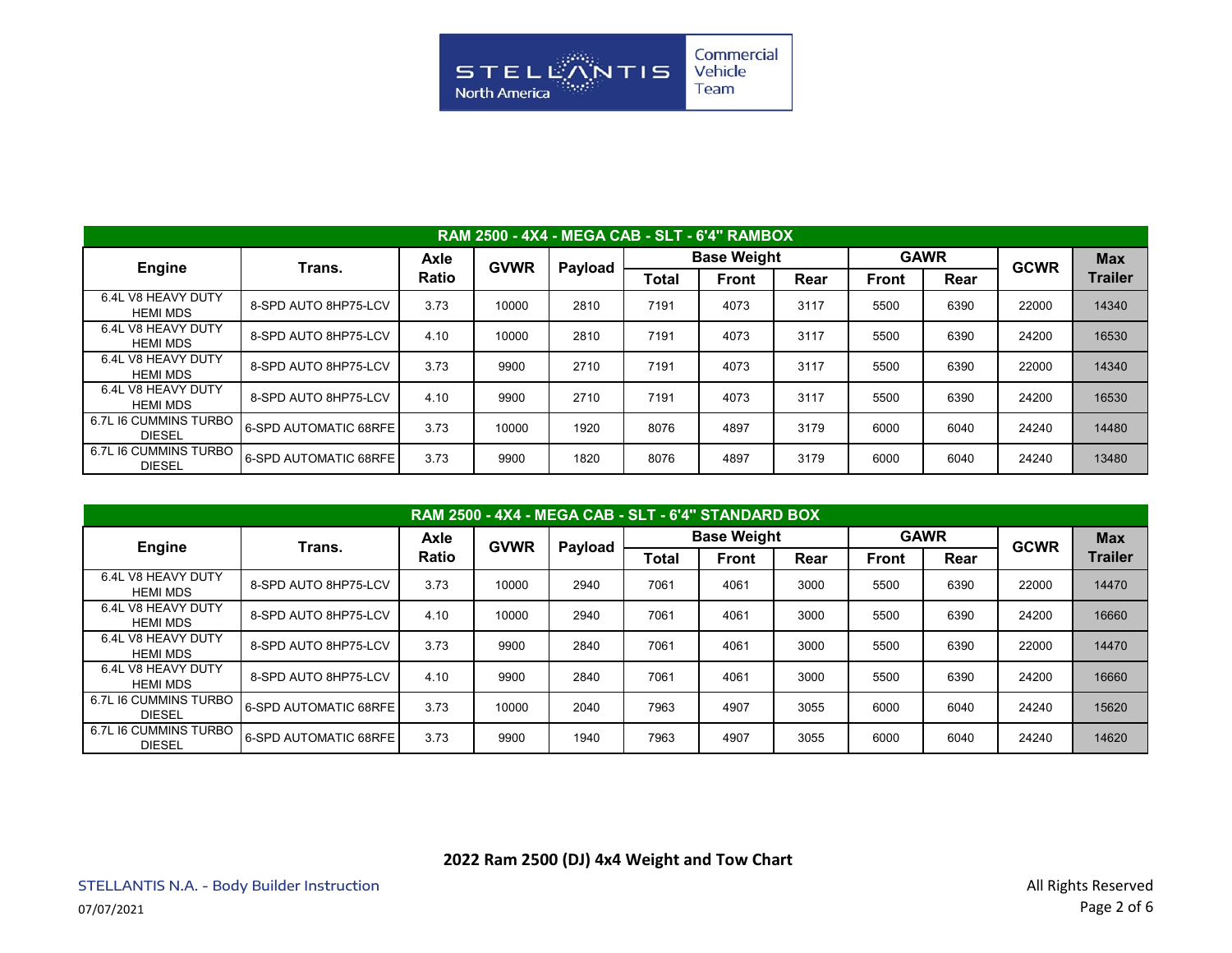

| RAM 2500 POWER WAGON - 4X4 - CREW CAB - ST - 6'4" RAMBOX' |                      |       |             |         |                    |       |      |             |      |             |                |  |
|-----------------------------------------------------------|----------------------|-------|-------------|---------|--------------------|-------|------|-------------|------|-------------|----------------|--|
| Engine                                                    | Trans.               | Axle  | <b>GVWR</b> | Pavload | <b>Base Weight</b> |       |      | <b>GAWR</b> |      | <b>GCWR</b> | <b>Max</b>     |  |
|                                                           |                      | Ratio |             |         | Total              | Front | Rear | Front       | Rear |             | <b>Trailer</b> |  |
| 6.4L V8 HEAVY DUTY<br><b>HEMI MDS</b>                     | 8-SPD AUTO 8HP75-LCV | 4.10  | 8565        | 1520    | 7045               | 4087  | 2958 | 4750        | 6200 | 18000       | 10440          |  |

| RAM 2500 POWER WAGON - 4X4 - CREW CAB - ST - 6'4" STANDARD BOX |                      |              |             |                |                    |       |      |              |      |             |                |  |
|----------------------------------------------------------------|----------------------|--------------|-------------|----------------|--------------------|-------|------|--------------|------|-------------|----------------|--|
| <b>Engine</b>                                                  | Trans.               | Axle         | <b>GVWR</b> | <b>Pavload</b> | <b>Base Weight</b> |       |      | <b>GAWR</b>  |      | <b>GCWR</b> | <b>Max</b>     |  |
|                                                                |                      | <b>Ratio</b> |             |                | Total              | Front | Rear | <b>Front</b> | Rear |             | <b>Trailer</b> |  |
| 6.4L V8 HEAVY DUTY<br><b>HEMI MDS</b>                          | 8-SPD AUTO 8HP75-LCV | 4.10         | 8565        | 1630           | 6939               | 4086  | 2852 | 4750         | 6200 | 18000       | 10590          |  |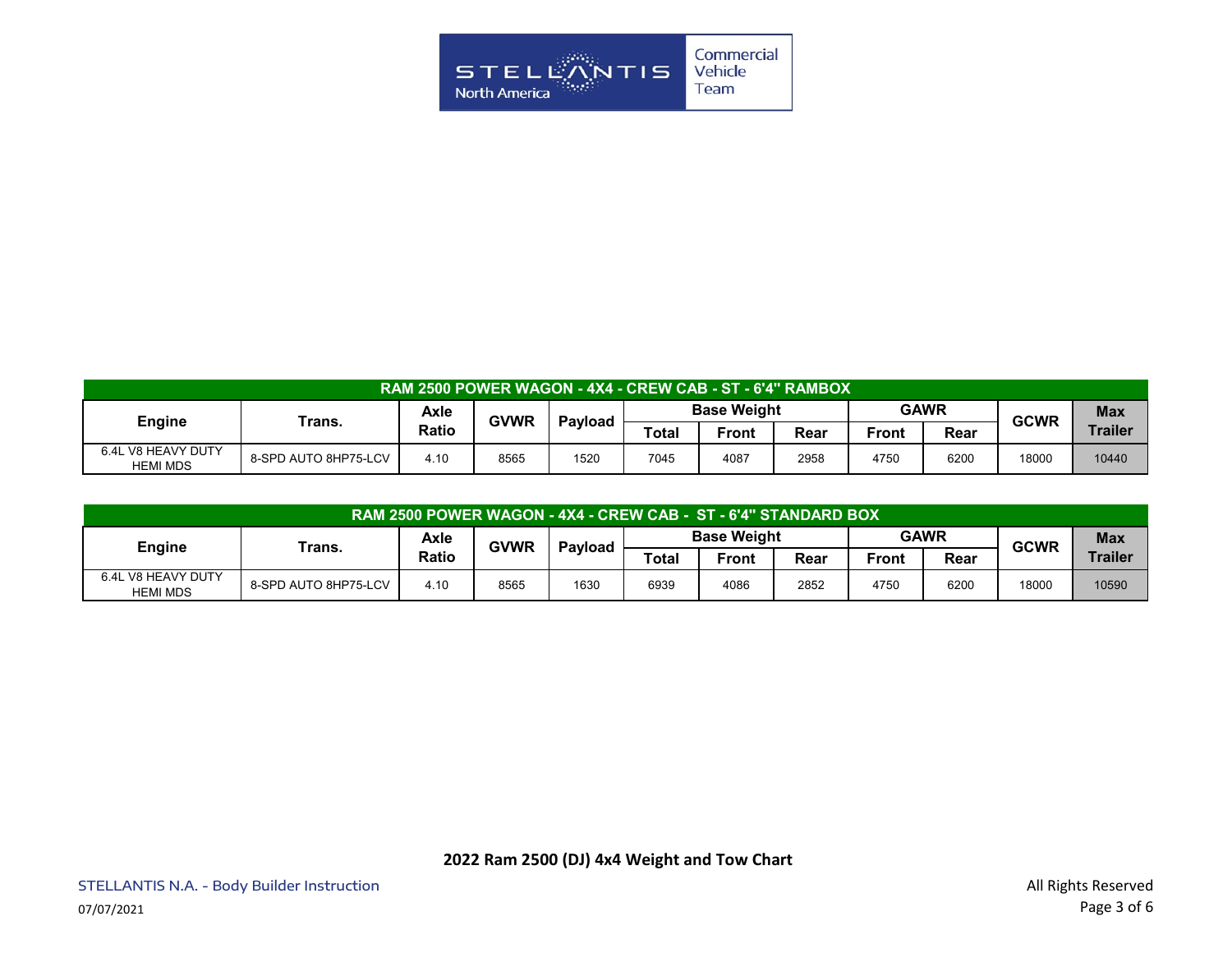

| <b>RAM 2500 - 4X4 - CREW CAB - ST - 8' BOX</b> |                       |              |             |         |       |                    |      |              |             |             |            |  |  |
|------------------------------------------------|-----------------------|--------------|-------------|---------|-------|--------------------|------|--------------|-------------|-------------|------------|--|--|
| Engine                                         | Trans.                | Axle         | <b>GVWR</b> | Payload |       | <b>Base Weight</b> |      |              | <b>GAWR</b> | <b>GCWR</b> | <b>Max</b> |  |  |
|                                                |                       | <b>Ratio</b> |             |         | Total | <b>Front</b>       | Rear | <b>Front</b> | Rear        |             | Trailer    |  |  |
| 6.4L V8 HEAVY DUTY<br><b>HEMI MDS</b>          | 8-SPD AUTO 8HP75-LCV  | 3.73         | 10000       | 3170    | 6825  | 3995               | 2830 | 5500         | 6000        | 22000       | 14700      |  |  |
| 6.4L V8 HEAVY DUTY<br><b>HEMI MDS</b>          | 8-SPD AUTO 8HP75-LCV  | 4.10         | 10000       | 3170    | 6825  | 3995               | 2830 | 5500         | 6000        | 24200       | 16900      |  |  |
| 6.4L V8 HEAVY DUTY<br><b>HEMI MDS</b>          | 8-SPD AUTO 8HP75-LCV  | 3.73         | 9900        | 3080    | 6815  | 3992               | 2823 | 5500         | 6000        | 22000       | 14710      |  |  |
| 6.4L V8 HEAVY DUTY<br>HEMI MDS                 | 8-SPD AUTO 8HP75-LCV  | 4.10         | 9900        | 3080    | 6815  | 3992               | 2823 | 5500         | 6000        | 24200       | 16910      |  |  |
| 6.7L I6 CUMMINS TURBO<br><b>DIESEL</b>         | 6-SPD AUTOMATIC 68RFE | 3.73         | 10000       | 2300    | 7698  | 4824               | 2874 | 5750         | 6000        | 26400       | 18230      |  |  |
| 6.7L I6 CUMMINS TURBO<br><b>DIESEL</b>         | 6-SPD AUTOMATIC 68RFE | 3.73         | 9900        | 2200    | 7703  | 4827               | 2876 | 5750         | 6000        | 26400       | 17210      |  |  |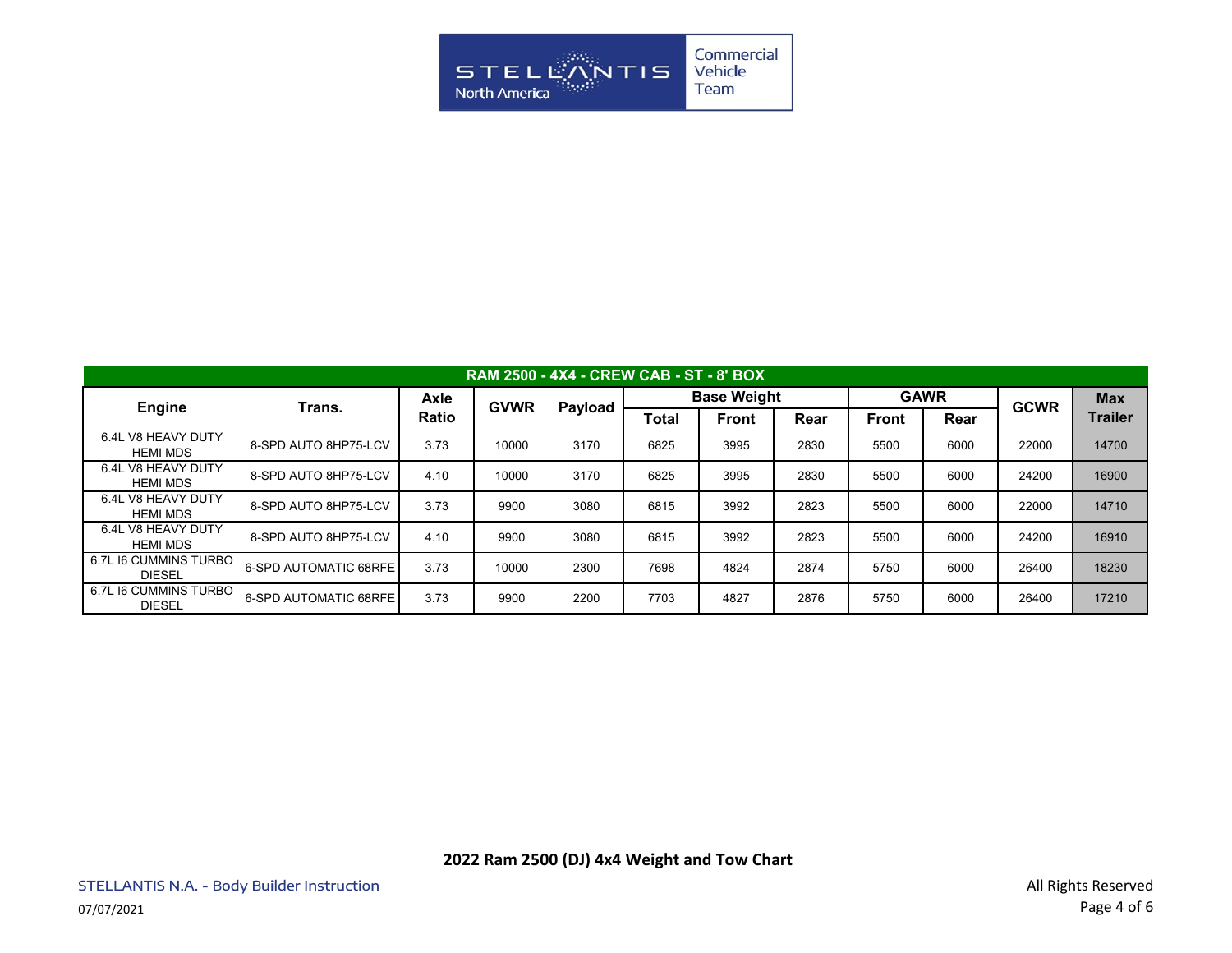

| <b>RAM 2500 - 4X4 - CREW CAB - ST - 6'4" RAMBOX</b> |                       |              |             |         |                    |              |      |              |             |             |                |  |  |
|-----------------------------------------------------|-----------------------|--------------|-------------|---------|--------------------|--------------|------|--------------|-------------|-------------|----------------|--|--|
| <b>Engine</b>                                       | Trans.                | <b>Axle</b>  | <b>GVWR</b> | Payload | <b>Base Weight</b> |              |      |              | <b>GAWR</b> | <b>GCWR</b> | <b>Max</b>     |  |  |
|                                                     |                       | <b>Ratio</b> |             |         | Total              | <b>Front</b> | Rear | <b>Front</b> | Rear        |             | <b>Trailer</b> |  |  |
| 6.4L V8 HEAVY DUTY<br><b>HEMI MDS</b>               | 8-SPD AUTO 8HP75-LCV  | 3.73         | 10000       | 3230    | 6766               | 3846         | 2919 | 5500         | 6000        | 22000       | 14760          |  |  |
| 6.4L V8 HEAVY DUTY<br><b>HEMI MDS</b>               | 8-SPD AUTO 8HP75-LCV  | 4.10         | 10000       | 3230    | 6766               | 3846         | 2919 | 5500         | 6000        | 24200       | 16960          |  |  |
| 6.4L V8 HEAVY DUTY<br><b>HEMI MDS</b>               | 8-SPD AUTO 8HP75-LCV  | 3.73         | 9900        | 3160    | 6739               | 3828         | 2910 | 5500         | 6000        | 22000       | 14790          |  |  |
| 6.4L V8 HEAVY DUTY<br><b>HEMI MDS</b>               | 8-SPD AUTO 8HP75-LCV  | 4.10         | 9900        | 3160    | 6739               | 3828         | 2910 | 5500         | 6000        | 24200       | 16990          |  |  |
| 6.7L I6 CUMMINS TURBO<br><b>DIESEL</b>              | 6-SPD AUTOMATIC 68RFE | 3.73         | 10000       | 2360    | 7640               | 4678         | 2962 | 5750         | 6000        | 27980       | 18840          |  |  |
| 6.7L I6 CUMMINS TURBO<br><b>DIESEL</b>              | 6-SPD AUTOMATIC 68RFE | 3.73         | 9900        | 2300    | 7603               | 4651         | 2951 | 5750         | 6000        | 27980       | 18220          |  |  |

| <b>RAM 2500 - 4X4 - CREW CAB - ST - 6'4" STANDARD BOX</b> |                       |              |             |         |       |                    |      |              |             |             |                |  |  |
|-----------------------------------------------------------|-----------------------|--------------|-------------|---------|-------|--------------------|------|--------------|-------------|-------------|----------------|--|--|
| <b>Engine</b>                                             | Trans.                | Axle         | <b>GVWR</b> | Payload |       | <b>Base Weight</b> |      |              | <b>GAWR</b> | <b>GCWR</b> | <b>Max</b>     |  |  |
|                                                           |                       | <b>Ratio</b> |             |         | Total | <b>Front</b>       | Rear | <b>Front</b> | Rear        |             | <b>Trailer</b> |  |  |
| 6.4L V8 HEAVY DUTY<br><b>HEMI MDS</b>                     | 8-SPD AUTO 8HP75-LCV  | 3.73         | 10000       | 3360    | 6642  | 3844               | 2798 | 5500         | 6000        | 22000       | 14890          |  |  |
| 6.4L V8 HEAVY DUTY<br><b>HEMI MDS</b>                     | 8-SPD AUTO 8HP75-LCV  | 4.10         | 10000       | 3360    | 6642  | 3844               | 2798 | 5500         | 6000        | 24200       | 17090          |  |  |
| 6.4L V8 HEAVY DUTY<br><b>HEMI MDS</b>                     | 8-SPD AUTO 8HP75-LCV  | 3.73         | 9900        | 3250    | 6651  | 3854               | 2797 | 5500         | 6000        | 22000       | 14880          |  |  |
| 6.4L V8 HEAVY DUTY<br><b>HEMI MDS</b>                     | 8-SPD AUTO 8HP75-LCV  | 4.10         | 9900        | 3250    | 6651  | 3854               | 2797 | 5500         | 6000        | 24200       | 17080          |  |  |
| 6.7L I6 CUMMINS TURBO<br><b>DIESEL</b>                    | 6-SPD AUTOMATIC 68RFE | 3.73         | 10000       | 2490    | 7511  | 4665               | 2845 | 5750         | 6000        | 27980       | 19990          |  |  |
| 6.7L I6 CUMMINS TURBO<br><b>DIESEL</b>                    | 6-SPD AUTOMATIC 68RFE | 3.73         | 9900        | 2410    | 7490  | 4651               | 2839 | 5750         | 6000        | 27980       | 19340          |  |  |